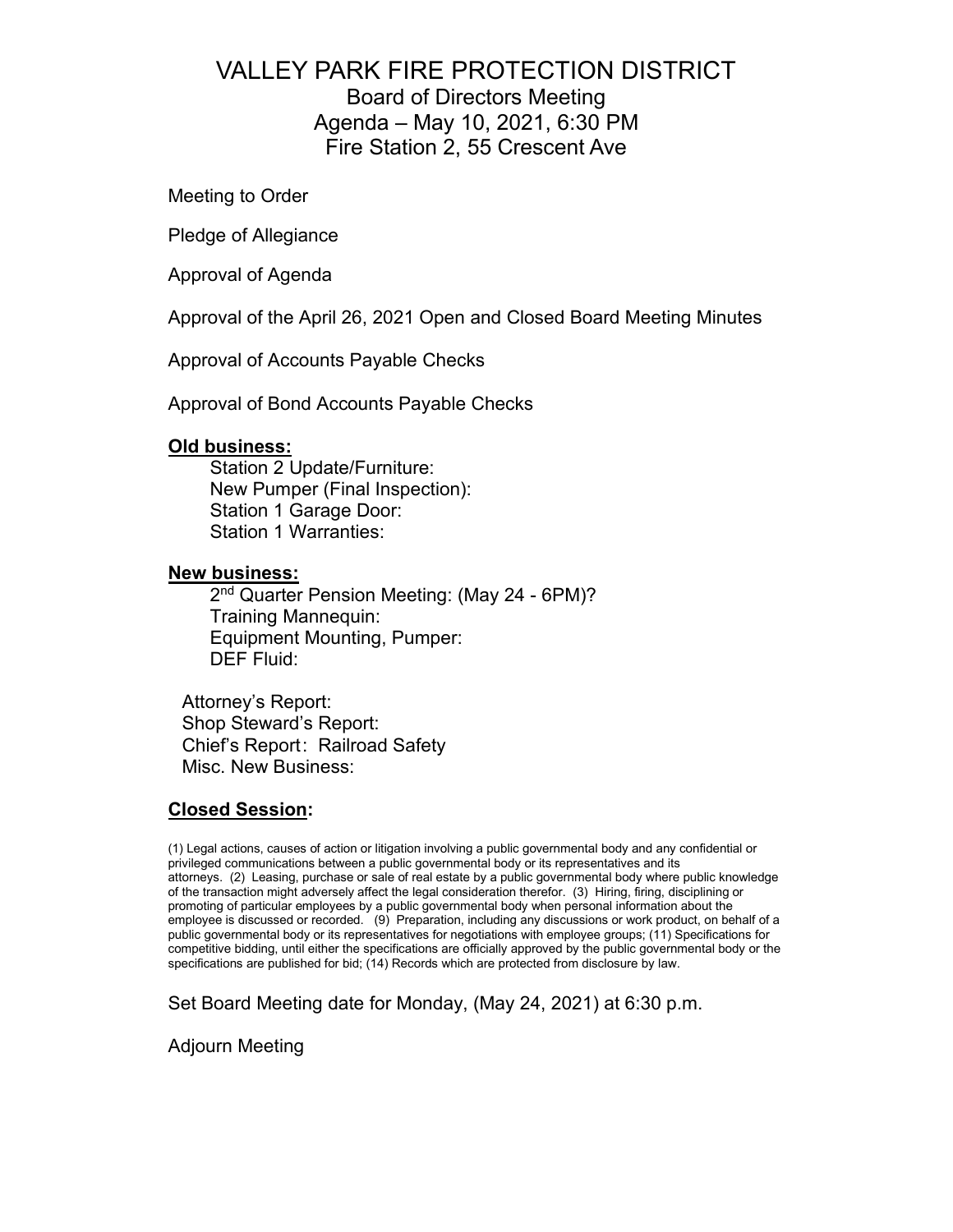# **VALLEY PARK FIRE PROTECTION DISTRICT Board of Directors Meeting** Minutes - April 26, 2021, 6:30 PM Fire Station 2, 55 Crescent Ave

Meeting to Order: 6:30 PM

Attendance: Director Webster, Director Schmitt, Director Wilburn, Chief Polk, Assistant Chief VanGaasbeek, Steward Meyer, Attorney McLaughlin, Accountant Rognan, Various Staff

Pledge of Allegiance: Led by Director Webster

Approval of Agenda: A motion was made to approve the agenda. 1<sup>st</sup> Director Webster, 2<sup>nd</sup> Director Wilburn. Motion passed 3-0.

Approval of the April 12, 2021 Open and Closed Board Meeting Minutes: A motion was made to approve the April 12, 2021 open and closed minutes. 1<sup>st</sup> Director Schmitt, 2<sup>nd</sup> Director Webster. Motion passed  $3-0.$ 

Approval of the April 20, 2021 special meeting minutes: A motion was made to approve the April 20, 2021 special meeting minutes. 1<sup>st</sup> Director Schmitt, 2<sup>nd</sup> Director Webster. Motion passed 3-0.

Approval of Accounts Payable Checks: A motion was made to approve the accounts payable. 1st Director Webster, 2nd Director Schmitt. Motion passed 3-0.

Approval of Bond Accounts Payable Checks: A motion was made to approve the bond payables. 1<sup>st</sup> Director Wilburn, 2<sup>nd</sup> Director Schmitt. Motion passed 3-0.

#### **Old business:**

Station 2 Construction: The security door system was discussed for both stations. The existing hydrant was discussed and it was agreed that this hydrant can remain and is not effected by the construction project.

New Pumper: The new pumper was discussed and the final will be in late May.

#### **New business:**

Station 1 review: The station 1 project was discussed.

Overtime: Chief Polk spoke regarding overtime. With our current minimum manning, it is expected that we will exceed our budgeted overtime.

1994 Sale: The sale of 1994 was discussed and it was agreed to hold off on the sale.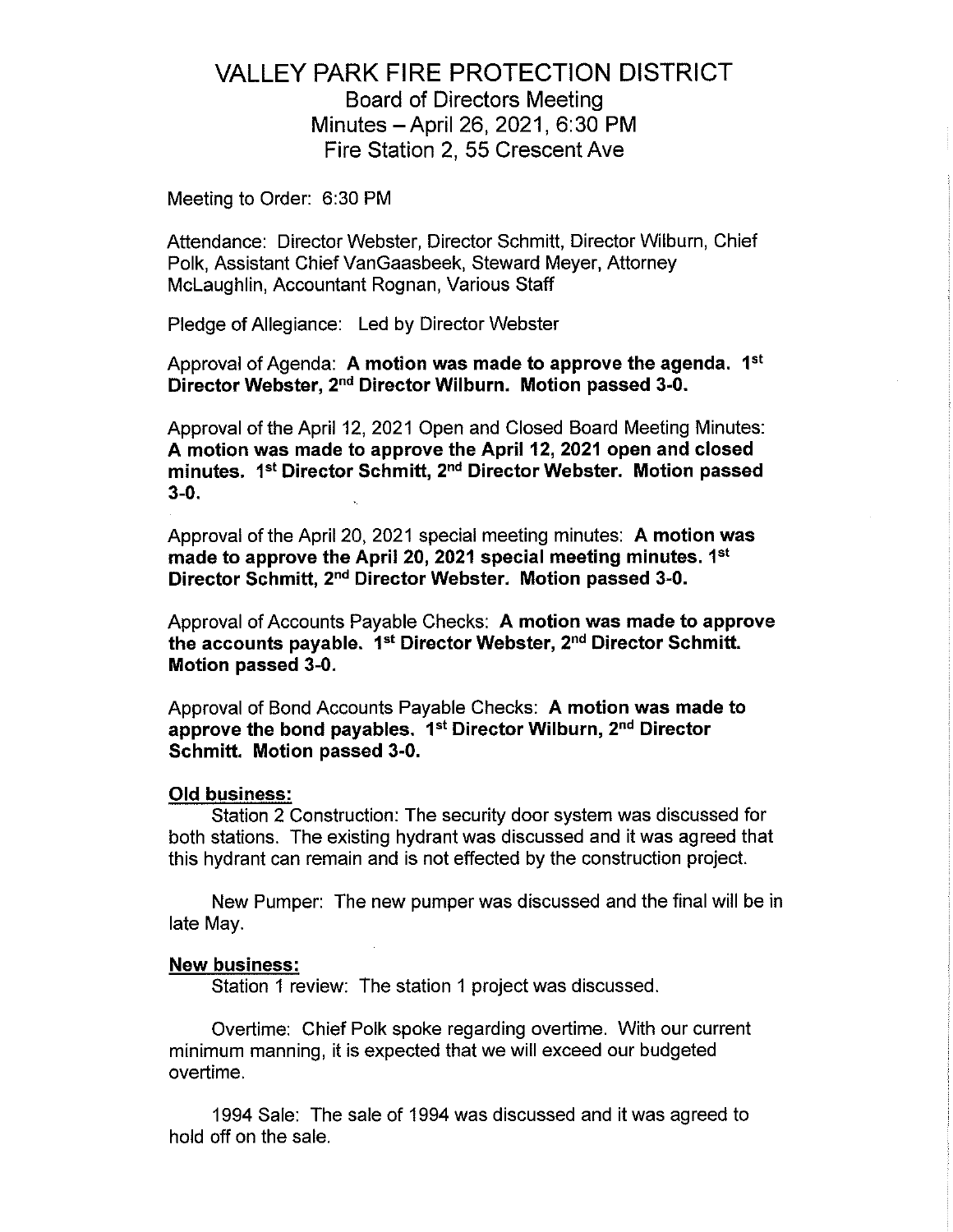04/26/2021 Board Meeting Minutes continued: Page 2 of 2

Finance Report: Accountant Rognan gave the finance report.

Attorney's Report: None

Shop Steward's Report: Steward Meyer advised about a clothing drive that the shop is organizing.

Chief's Report: Chief advised regarding a save B shift ran in early April. Responders were Captain Grellner, Lead Henderson, and Privates Herbold, Schumacher, and Manning.

Misc. New Business: Chief Polk asked a question to the Attorney regarding family members and requesting medical records. Attorney McLaughlin advised the next of kin or other family members are not authorized to receive medical records. A will, power of attorney, or other legal process would be required.

Director Schmitt inquired about the status of the garage doors at station 1. A discussion ensued. Chief Polk was directed to review the doors and compare using timers vs manual closers.

## Closed Session: (3), (11) A motion was made to enter closed session. 1st Director Webster, 2<sup>nd</sup> Director Schmitt. Motion passed 3-0.

(1) Legal actions, causes of action or litigation involving a public governmental body and any confidential or privileged communications between a public governmental body or its representatives and its attorneys. (2) Leasing, purchase or sale of real estate by a public governmental body where public knowledge of the transaction might adversely affect the legal consideration therefor. (3) Hiring, firing, disciplining or promoting of particular employees by a public governmental body when personal information about the employee is discussed or recorded. (9) Preparation, including any discussions or work product, on behalf of a public governmental body or its representatives for negotiations with employee groups; (11) Specifications for competitive bidding, until either the specifications are officially approved by the public governmental body or the specifications are published for bid; (14) Records which are protected from disclosure by law.

The meeting opened back to the public with Steward Meyer and Captain Weffelmeyer present.

A discussion was had regarding new beds at the stations. It was agreed to get new mattresses for the stations.

A motion was made to set the next board meeting for Monday, (May 10, 2021) at 6:30 p.m. 1<sup>st</sup> Director Webster, 2<sup>nd</sup> Director Wilburn. Motion pass 3-0.

Adjourn Meeting: Motion to adjourn. 1<sup>st</sup> Director Webster, 2<sup>nd</sup> Director Wilburn. Motion passed 3-0.

Alexa Schmitt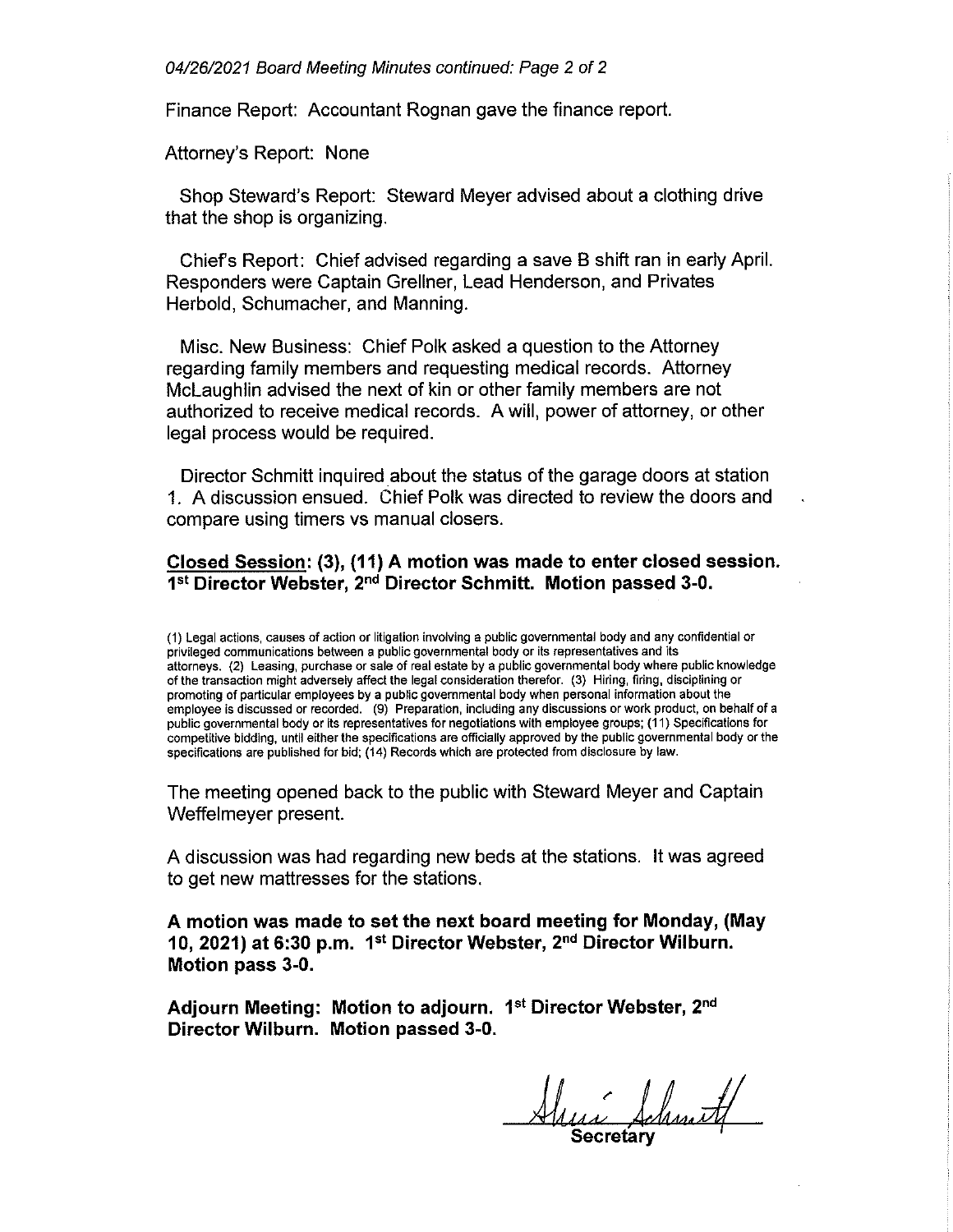| <b>VALLEY PARK FIRE PROTECTION DISTRICT</b> |                                   |       |                    |                                                |                  |  |  |  |  |  |  |
|---------------------------------------------|-----------------------------------|-------|--------------------|------------------------------------------------|------------------|--|--|--|--|--|--|
| <b>Check Register - Detail of 1060</b>      |                                   |       |                    |                                                |                  |  |  |  |  |  |  |
| May 10, 2021                                |                                   |       |                    |                                                |                  |  |  |  |  |  |  |
|                                             |                                   |       |                    |                                                |                  |  |  |  |  |  |  |
|                                             |                                   |       |                    |                                                |                  |  |  |  |  |  |  |
| Date                                        | <b>Transaction Type</b>           | Num   | Name               | <b>Split</b>                                   | Amount           |  |  |  |  |  |  |
| 1060 AP Account-Control                     |                                   |       |                    |                                                |                  |  |  |  |  |  |  |
| 05/10/2021                                  | Bill Payment (Check)              | 18488 | <b>AMEREN</b>      | 2000 Accounts Payable-Control                  | $-30.88$         |  |  |  |  |  |  |
| 05/10/2021                                  | <b>Bill Payment (Check)</b>       | 18489 | <b>BOUND</b>       | 2000 Accounts Payable-Control                  | $-392.56$        |  |  |  |  |  |  |
| 05/10/2021                                  | Bill Payment (Check)              | 18490 | DELGADO            | 2000 Accounts Payable-Control                  | $-494.40$        |  |  |  |  |  |  |
| 05/10/2021                                  | Bill Payment (Check)              | 18491 | <b>ERGOMETRICS</b> | 2000 Accounts Payable-Control                  | -782.60          |  |  |  |  |  |  |
| 05/10/2021                                  | Bill Payment (Check)              | 18492 |                    | HUNTL ONEDIGITAL 2000 Accounts Payable-Control | $-425.00$        |  |  |  |  |  |  |
| 05/10/2021                                  | Bill Payment (Check)              | 18493 | <b>INSIGHT</b>     | 2000 Accounts Payable-Control                  | $-3,797,44$      |  |  |  |  |  |  |
| 05/10/2021                                  | Bill Payment (Check)              | 18494 | <b>KIRCHHOFF</b>   | 2000 Accounts Payable-Control                  | $-531.10$        |  |  |  |  |  |  |
| 05/10/2021                                  | Bill Payment (Check)              | 18495 | LEO                | 2000 Accounts Payable-Control                  | $-260.00$        |  |  |  |  |  |  |
| 05/10/2021                                  | Bill Payment (Check)              | 18496 | LEON               | 2000 Accounts Payable-Control                  | $-1,275,14$      |  |  |  |  |  |  |
| 05/10/2021                                  | <b>Bill Payment (Check)</b>       | 18497 | <b>MARCO</b>       | 2000 Accounts Payable-Control                  | $-70.42$         |  |  |  |  |  |  |
| 105/10/2021                                 | <b>Bill Payment (Check)</b>       | 18498 | <b>MOAMW</b>       | 2000 Accounts Payable-Control                  | -6.09            |  |  |  |  |  |  |
| 05/10/2021                                  | <b>Bill Payment (Check)</b>       | 18499 | MOFAD 2            | 2000 Accounts Payable-Control                  | $-24,635.00$     |  |  |  |  |  |  |
| 05/10/2021                                  | Bill Payment (Check)              | 18500 | <b>MSD</b>         | 2000 Accounts Payable-Control                  | $-115.84$        |  |  |  |  |  |  |
| 05/10/2021                                  | Bill Payment (Check)              | 18501 | ROGNAN             | 2000 Accounts Payable-Control                  | $-1,400.00$      |  |  |  |  |  |  |
| 05/10/2021                                  | <b>Bill Payment (Check)</b>       | 18502 | <b>SPIRE</b>       | 2000 Accounts Payable-Control                  | $-323.64$        |  |  |  |  |  |  |
| 05/10/2021                                  | Bill Payment (Check)              | 18503 | <b>STONE</b>       | 2000 Accounts Payable-Control                  | $-240.82$        |  |  |  |  |  |  |
| 05/10/2021                                  | <b>Bill Payment (Check)</b>       | 13504 | <b>TRICNTY</b>     | 2000 Accounts Payable-Control                  | $-3,375.00$      |  |  |  |  |  |  |
| 05/10/2021                                  | Bill Payment (Check)              | 18505 | TRIDENT            | 2000 Accounts Payable-Control                  | -425.00          |  |  |  |  |  |  |
| 05/10/2021                                  | Bill Payment (Check)              | 18506 | VOYA ·             | 2000 Accounts Payable-Control                  | $-7,164.00$      |  |  |  |  |  |  |
| 05/10/2021                                  | <b>Bill Payment (Check)</b>       | 18507 | VPELEV             | 2000 Accounts Payable-Control                  | $-144.17$        |  |  |  |  |  |  |
| 05/10/2021                                  | <b>Bill Payment (Check)</b>       | 18508 | <b>WASTE</b>       | 2000 Accounts Payable-Control                  | $-282.92$        |  |  |  |  |  |  |
| 05/10/2021                                  | <b>Bill Payment (Check)</b>       | 18509 | WEX                | 2000 Accounts Payable-Control                  | $-998.40$        |  |  |  |  |  |  |
|                                             | Total for 1060 AP Account-Control |       |                    |                                                | 47,170.42<br>-\$ |  |  |  |  |  |  |
|                                             |                                   |       |                    | $\ddot{\phantom{a}}$                           |                  |  |  |  |  |  |  |
|                                             |                                   |       |                    |                                                |                  |  |  |  |  |  |  |
|                                             |                                   |       |                    |                                                |                  |  |  |  |  |  |  |
|                                             |                                   |       |                    |                                                | $\frac{1}{2}$    |  |  |  |  |  |  |
|                                             |                                   |       |                    |                                                |                  |  |  |  |  |  |  |
|                                             |                                   |       |                    |                                                | र्               |  |  |  |  |  |  |
|                                             |                                   |       |                    |                                                |                  |  |  |  |  |  |  |
|                                             |                                   |       |                    |                                                |                  |  |  |  |  |  |  |
|                                             |                                   |       |                    |                                                |                  |  |  |  |  |  |  |
|                                             |                                   |       |                    |                                                |                  |  |  |  |  |  |  |
|                                             |                                   |       |                    |                                                |                  |  |  |  |  |  |  |
|                                             |                                   |       |                    |                                                |                  |  |  |  |  |  |  |
|                                             |                                   |       |                    |                                                |                  |  |  |  |  |  |  |
|                                             |                                   |       |                    |                                                |                  |  |  |  |  |  |  |
|                                             |                                   |       |                    |                                                |                  |  |  |  |  |  |  |
|                                             |                                   | ÷     |                    |                                                | <b>REVIEWED</b>  |  |  |  |  |  |  |
|                                             |                                   |       |                    |                                                |                  |  |  |  |  |  |  |

 $\pmb{\downarrow}$ 

Jim Polk<br>Fire Chief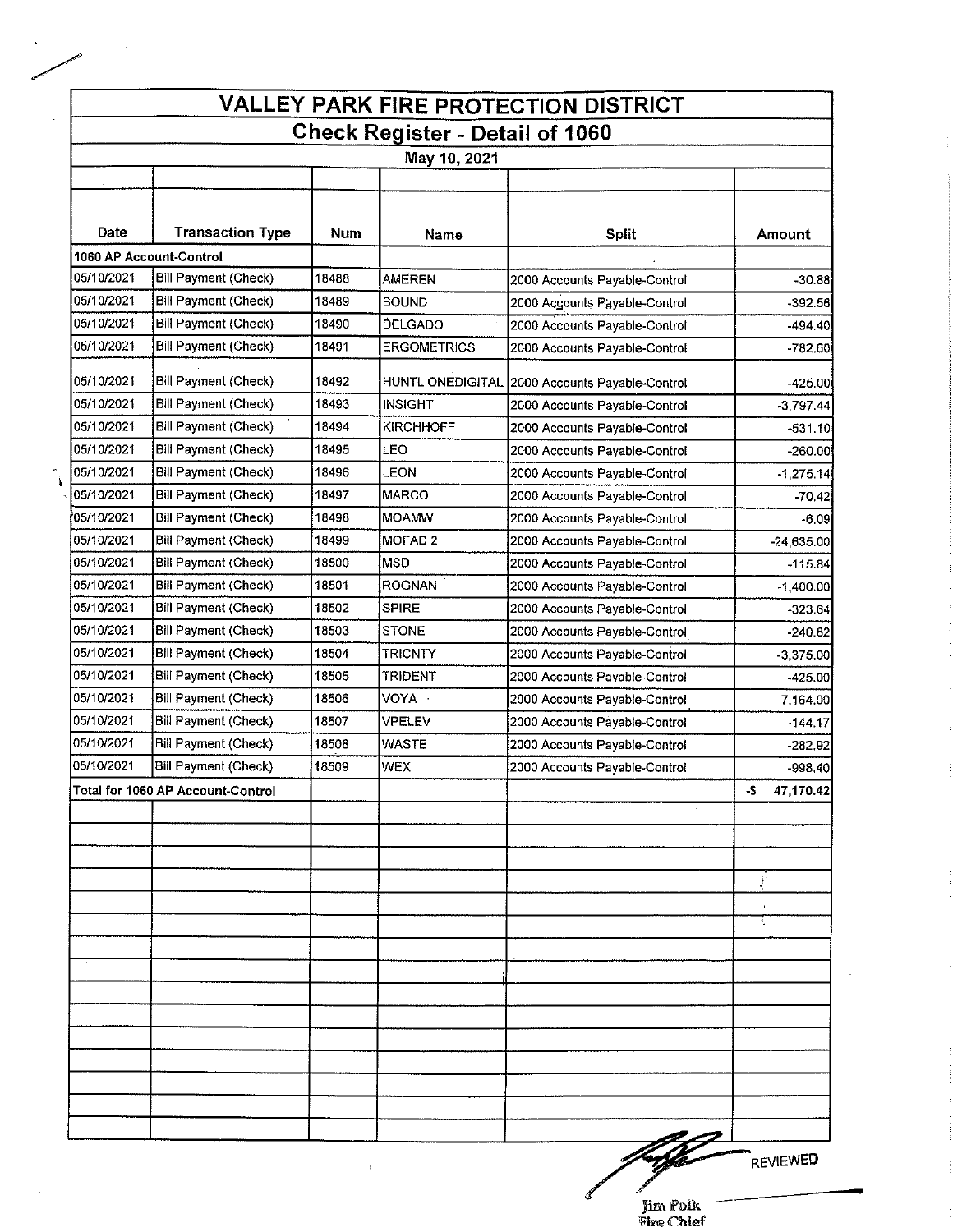| <b>VALLEY PARK FIRE PROTECTION DISTRICT</b><br><b>BOND Check Register - Detail of 1023</b> |               |      |                   |        |                             |                          |                  |  |  |  |  |
|--------------------------------------------------------------------------------------------|---------------|------|-------------------|--------|-----------------------------|--------------------------|------------------|--|--|--|--|
|                                                                                            |               |      |                   |        |                             |                          |                  |  |  |  |  |
| Date                                                                                       | Trans<br>Type | Num  | Name              | Class  | Memo/<br><b>Description</b> | <b>Split</b>             | <b>Amount</b>    |  |  |  |  |
| 1023 STL Bond Capital                                                                      |               |      |                   |        |                             |                          |                  |  |  |  |  |
| 105/10/2021                                                                                | Check         | 4161 | <b>MACQUEEN</b>   |        | Invoice # P07247            | 5220 Capital Expenditure | $-12,888.00$     |  |  |  |  |
| 05/10/2021                                                                                 | Check         | 4160 | JEMA <sub>2</sub> |        | Inv. EG 1944                | 5220 Capital Expenditure | $-6,531.21$      |  |  |  |  |
| 105/10/2021                                                                                | Check         | 4159 | <b>CRESA</b>      |        | Inv. 04.2021                | 5220 Capital Expenditure | $-6,500.00$      |  |  |  |  |
| Total for 1023 STL Bond Capital                                                            |               |      |                   |        |                             |                          | 25,919.21<br>-\$ |  |  |  |  |
| 5220 Capital Expenditure                                                                   |               |      |                   |        |                             |                          |                  |  |  |  |  |
| 05/10/2021                                                                                 | <b>Check</b>  | 4159 | <b>CRESA</b>      | 3 Bond |                             | 1023 STL Bond Capital    | 6,500,00         |  |  |  |  |
| 05/10/2021                                                                                 | Check         | 4161 | <b>MACQUEEN</b>   | 3 Bond |                             | 1023 STL Bond Capital    | 12,888.00        |  |  |  |  |
| 05/10/2021                                                                                 | Check         | 4160 | JEMA <sub>2</sub> | 3 Bond |                             | 1023 STL Bond Capital    | 6,531.21         |  |  |  |  |
| Total for 5220 Capital Expenditure                                                         |               |      |                   |        |                             | 25,919.21<br>\$          |                  |  |  |  |  |

 $\ddot{\phantom{0}}$ 

فتعجز

**Jim Polk**<br>Alse Cluer

REVIEWED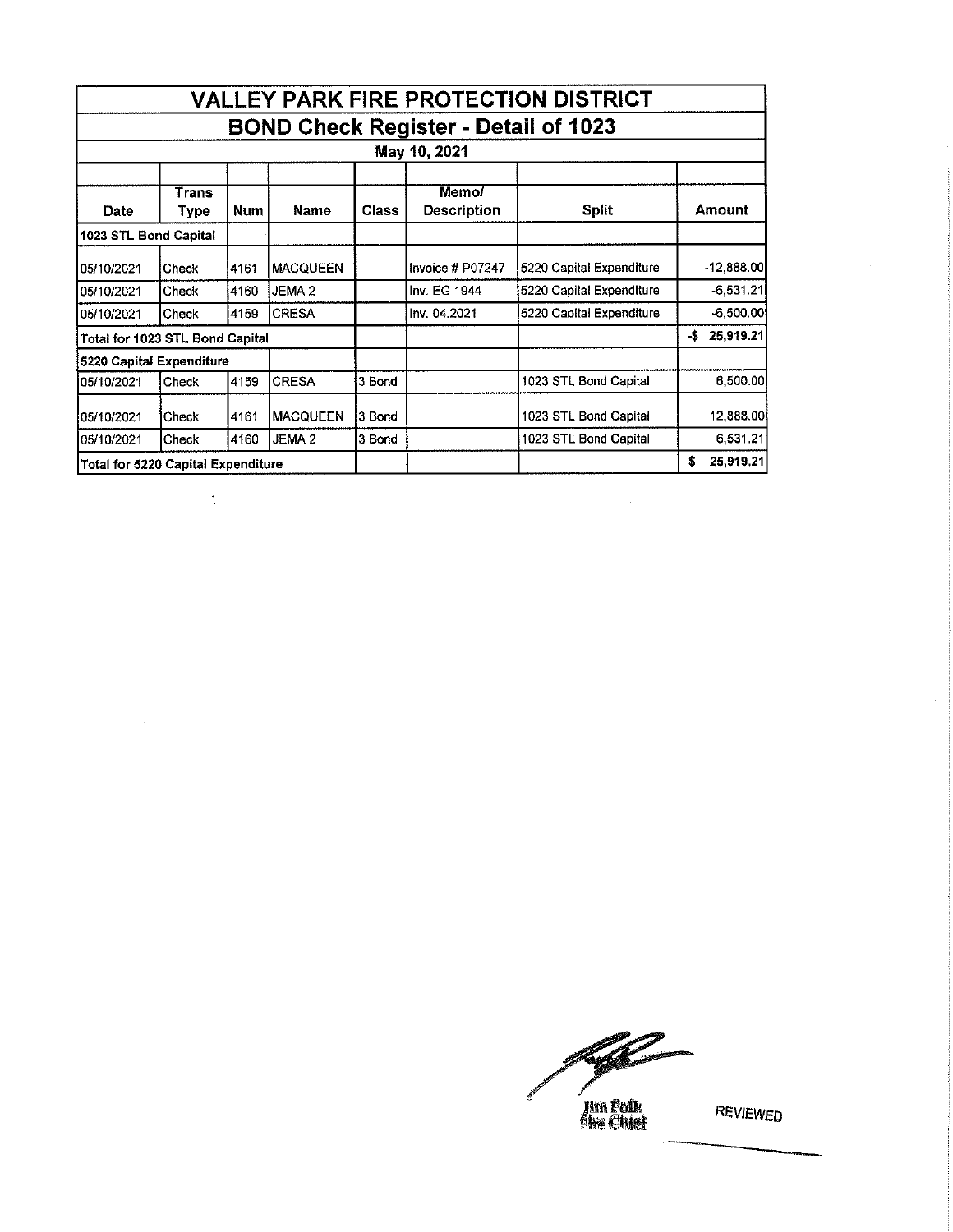We are working with Color Art on the revised proposal. I am looking to have the updated pricing ready for review before Monday's board meeting. Items to note that we discussed during our sit down and vendor tours are below.

- Sofa instead of conference table and chairs in Chief office; giving options for this piece.
- Desk in small conference room; option for pneumatic or pin style change height desk. Can be rectangular and pushed up against the wall to comfortable seat 5 team members if needed.
- Wardrobe cabinet option for each office.
- Lateral files for each office; option for metal or book case style file cabinets.
- Pricing to add cushions to kitchen high top chairs. Option to have high top kitchen and kitchen table chair match in style. Would not be the same height. Original proposal had a wood kitchen table chair that did not match the high top chair.
- Plan to grommet flush mount the power for the front dias. Confirm that the front dias does not need to be mobile if there is room for all the table and chairs.
- Looking to plan a day room chair sit test at their showroom. Waiting on confirmation that they can get a chair from the supplier.
- Broken out pricing for Twin XL mattresses. There were conversations of reusing the Twin mattresses so we wanted to give exact pricing for having the proper Twin XL for the beds.

Please let us know of anything else.

Thanks,

**Zack Peoples** Advisor, Project Management